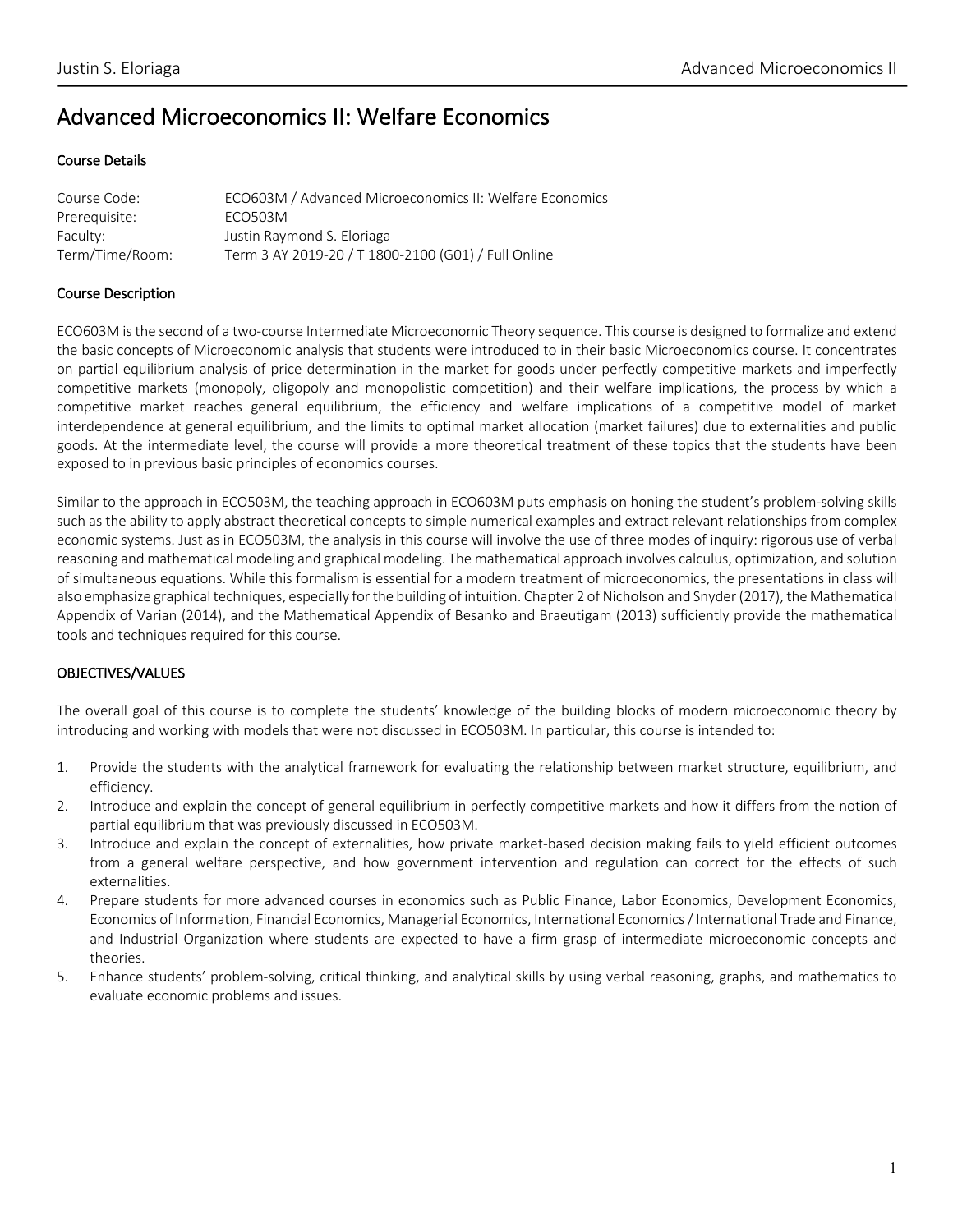# LEARNING OUTCOMES

| School of Economics Expected Lasallian Graduate | Learning Outcomes                                                                                                                                                                                                                                                                                                                               |
|-------------------------------------------------|-------------------------------------------------------------------------------------------------------------------------------------------------------------------------------------------------------------------------------------------------------------------------------------------------------------------------------------------------|
| Attributes (ELGAs)                              |                                                                                                                                                                                                                                                                                                                                                 |
|                                                 | LO1: Identify, describe, and compare various imperfectly<br>competitive market structures, how they are organized,<br>how firms strategically compete in such markets, the<br>process by which these markets reaches partial equilibrium<br>and the partial equilibrium outcomes of these markets, at<br>the mathematical and intuitive levels. |
| Intellectually Inquisitive                      | LO2: Describe the process by which a perfectly competitive<br>market reaches general equilibrium, the nature of general<br>equilibrium outcomes, and why these outcomes are<br>efficient, at the mathematical and intuitive levels.                                                                                                             |
|                                                 | LO3: Identify and describe the necessary conditions for<br>efficiency and the various reasons why the equilibrium<br>outcomes in imperfectly competitive markets are<br>inefficient while the perfectly competitive general<br>equilibrium outcomes are efficient.                                                                              |
|                                                 | LO4: Identify and describe some forms of market<br>externalities and their implications on welfare.                                                                                                                                                                                                                                             |
|                                                 | LO5: Generate the equilibrium outcomes for various<br>market structures and investigate their welfare properties.                                                                                                                                                                                                                               |
| Technically proficient                          | LO6: Assess when it is appropriate for government to<br>regulate certain markets and identify some possible<br>regulatory approaches.                                                                                                                                                                                                           |
|                                                 | LO7: Design government regulation and assess it impact on<br>welfare.                                                                                                                                                                                                                                                                           |
| Agent of positive social change                 | LO8: Apply microeconomic theory to analyze and critically<br>evaluate the welfare effects of government intervention in<br>various markets through economic policy.                                                                                                                                                                             |
|                                                 | LO9: Exhibit willingness to determine and contribute to<br>desirable social outcomes.                                                                                                                                                                                                                                                           |
|                                                 | LO10: Develop capacity to be open to objective and<br>constructive feedback from supervisors and peers.                                                                                                                                                                                                                                         |
| Globally Competitive                            | LO11: Develop a capacity for and willingness to engage in<br>self-reflection.                                                                                                                                                                                                                                                                   |
|                                                 | LO12: Develop willingness to navigate difficult social<br>situations, diffuse conflict, and engage positively in<br>purposeful debate.                                                                                                                                                                                                          |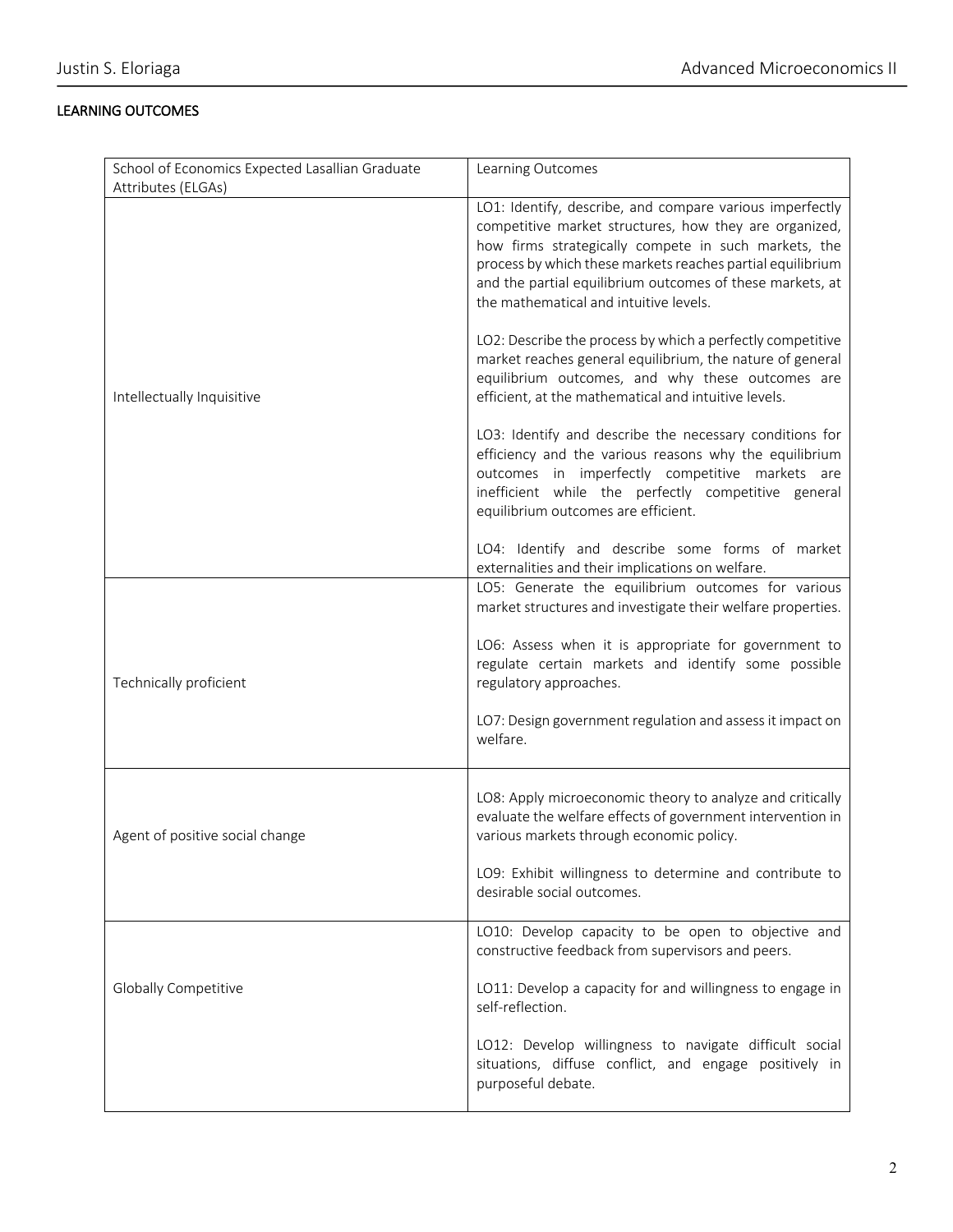In the process of learning the economic way of thinking, the students are expected to improve their analytical skills, ability to solve problems, and the quality of decision-making. These skills will be tremendously useful to students in future courses in economics and in the job market. Finally, students should be able to express their analyses and appraisals in written form.

| Learning Outcome                                                                                                                                                                                                                                                                                                                                | <b>Student Assessment Methods</b>               |
|-------------------------------------------------------------------------------------------------------------------------------------------------------------------------------------------------------------------------------------------------------------------------------------------------------------------------------------------------|-------------------------------------------------|
| LO1: Identify, describe, and compare various imperfectly<br>competitive market structures, how they are organized,<br>how firms strategically compete in such markets, the<br>process by which these markets reaches partial<br>equilibrium and the partial equilibrium outcomes of<br>these markets, at the mathematical and intuitive levels. | Problem Set 1<br>Problem Set 2                  |
| LO2: Describe the process by which a perfectly<br>competitive market reaches general equilibrium, the<br>nature of general equilibrium outcomes, and why these<br>outcomes are efficient, at the mathematical and intuitive<br>levels.                                                                                                          | Problem Set 3                                   |
| LO3: Identify and describe the necessary conditions for<br>efficiency and the various reasons why the equilibrium<br>outcomes in imperfectly competitive markets are<br>inefficient while the perfectly competitive general<br>equilibrium outcomes are efficient.                                                                              | Problem Set 1<br>Problem Set 2<br>Problem Set 3 |
| LO4: Identify and describe some forms of market<br>externalities and their implications on welfare.                                                                                                                                                                                                                                             | Problem Set 1<br>Problem Set 2<br>Problem Set 3 |
| LO5: Generate the equilibrium outcomes for various<br>market structures and investigate their welfare<br>properties.                                                                                                                                                                                                                            | Problem Set 1<br>Problem Set 2<br>Problem Set 3 |
| LO6: Assess when it is appropriate for government to<br>regulate certain markets and identify some possible<br>regulatory approaches.                                                                                                                                                                                                           | Problem Set 1<br>Problem Set 2<br>Problem Set 3 |
| LO7: Design government regulation and assess it impact<br>on welfare.                                                                                                                                                                                                                                                                           | Problem Set 1<br>Problem Set 2<br>Problem Set 3 |
| LO8: Apply microeconomic theory to analyze and<br>critically evaluate the welfare effects of government<br>intervention in various markets through economic policy.                                                                                                                                                                             | Problem Set 1<br>Problem Set 2<br>Problem Set 3 |
| LO9: Exhibit willingness to determine and contribute to<br>desirable social outcomes.                                                                                                                                                                                                                                                           | Problem Set 1<br>Problem Set 3                  |
| LO10: Develop capacity to be open to objective and<br>constructive feedback from supervisors and peers.                                                                                                                                                                                                                                         | Problem Set 1<br>Problem Set 2<br>Problem Set 3 |
| LO11: Develop a capacity for and willingness to engage in<br>self-reflection.                                                                                                                                                                                                                                                                   | Problem Set 1<br>Problem Set 2<br>Problem Set 3 |
| LO12: Develop willingness to navigate difficult social<br>situations, diffuse conflict, and engage positively in<br>purposeful debate.                                                                                                                                                                                                          | Problem Set 1<br>Problem Set 2<br>Problem Set 3 |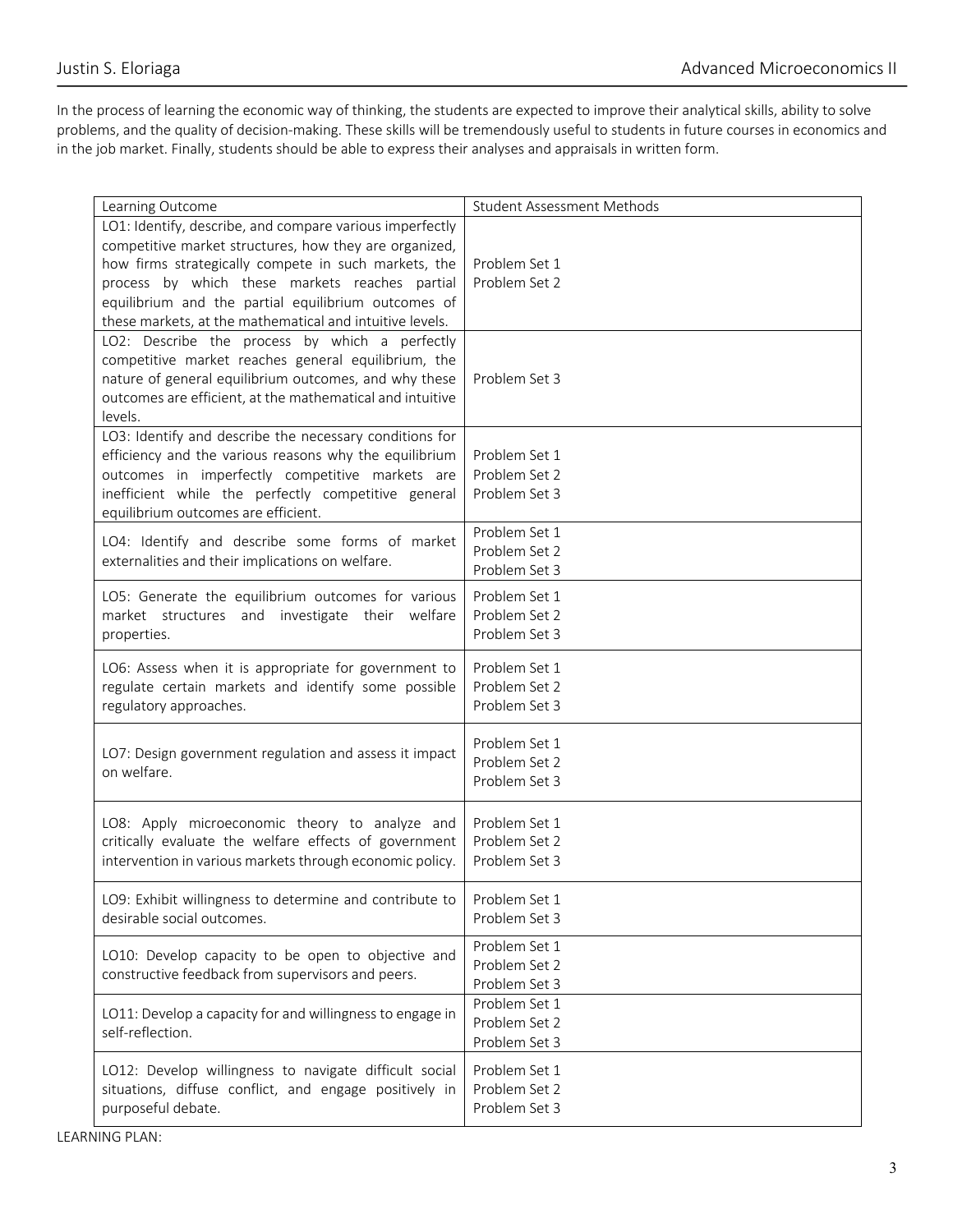| Learning<br>Outcome                                                                    | Week         | Topic                           | Learning Activities                                                                                                                                                                                                                                                                                                                                                            |
|----------------------------------------------------------------------------------------|--------------|---------------------------------|--------------------------------------------------------------------------------------------------------------------------------------------------------------------------------------------------------------------------------------------------------------------------------------------------------------------------------------------------------------------------------|
|                                                                                        |              | Mathematical Review             | Reading assignment (Fourth Hour):<br>Besanko and Braeutigam<br>Mathematical Appendix (pp. 729-758)<br>Nicholson and Snyder, Chapter 2 (pp. 21-58)<br>Varian, Mathematical Appendix                                                                                                                                                                                             |
|                                                                                        |              | Models of Imperfect Competition |                                                                                                                                                                                                                                                                                                                                                                                |
| LO1<br>LO <sub>3</sub><br>LO5<br>LO7<br>LO8<br>LO <sub>9</sub><br>LO10<br>LO11<br>LO12 | $\mathbf{1}$ | Models of Monopoly              | Lecture, Recitation, Discussion (In-class)<br>Workout of assigned problems, Reading<br>assignment (Fourth Hour):<br>Problem Set 1<br>Lecture Notes: Monopoly<br>Perloff, Chs. 11(11.1-11.6) and 12 (12.1-12.5)<br>Besanko and Braeutigam, Chs. 11 (11.1-11.6) and<br>12 (12.1-12.4)<br>Varian Chs. 25, 26 (26.1 to 26.6)                                                       |
|                                                                                        | 2            | Models of Monopoly              | Short Quiz 1<br>Lecture, Recitation, Discussion (In-class)<br>Workout of assigned problems, Reading<br>assignment (Fourth Hour):<br>Problem Set 1<br>Lecture Notes: Monopoly<br>Perloff, Chs. 11 (11.1-11.6) and 12 (12.1-12.5)<br>Besanko and Braeutigam, Chs. 11 (11.1-11.6) and<br>12 (12.1-12.4)<br>Varian Chs. 25, 26 (26.1 to 26.6)<br>Oral presentation of Assignment 1 |
|                                                                                        | $\mathbf{3}$ | Models of Monopoly              | Short Quiz 2<br>Lecture, Recitation, Discussion (In-class)<br>Workout of assigned problems, Reading<br>assignment (Fourth Hour):<br>Problem Set 1<br>Lecture Notes: Monopoly<br>Perloff, Chs. 11 (11.1-11.6) and 12 (12.1-12.5)<br>Besanko and Braeutigam, Chs. 11 (11.1-11.6) and<br>12 (12.1-12.4)<br>Varian Chs. 25, 26 (26.1 to 26.6)                                      |
|                                                                                        | 4            | Models of Monopoly              | Short Quiz 3<br>Lecture, Recitation, Discussion (In-class)<br>Workout of assigned problems, Reading<br>assignment (Fourth Hour):<br>Problem Set 1<br>Lecture Notes: Monopoly<br>Perloff, Chs. 11 (11.1-11.6) and 12 (12.1-12.5)<br>Besanko and Braeutigam, Chs. 11 (11.1-11.6) and<br>12 (12.1-12.4)<br>Varian Chs. 25, 26 (26.1 to 26.6)<br>Oral presentation of Assignment 2 |
|                                                                                        | 5            | Models of Oligopoly             | Lecture, Recitation, Discussion (In-class)<br>Workout of assigned problems, Reading<br>assignment (Fourth Hour):<br>Problem Set 2                                                                                                                                                                                                                                              |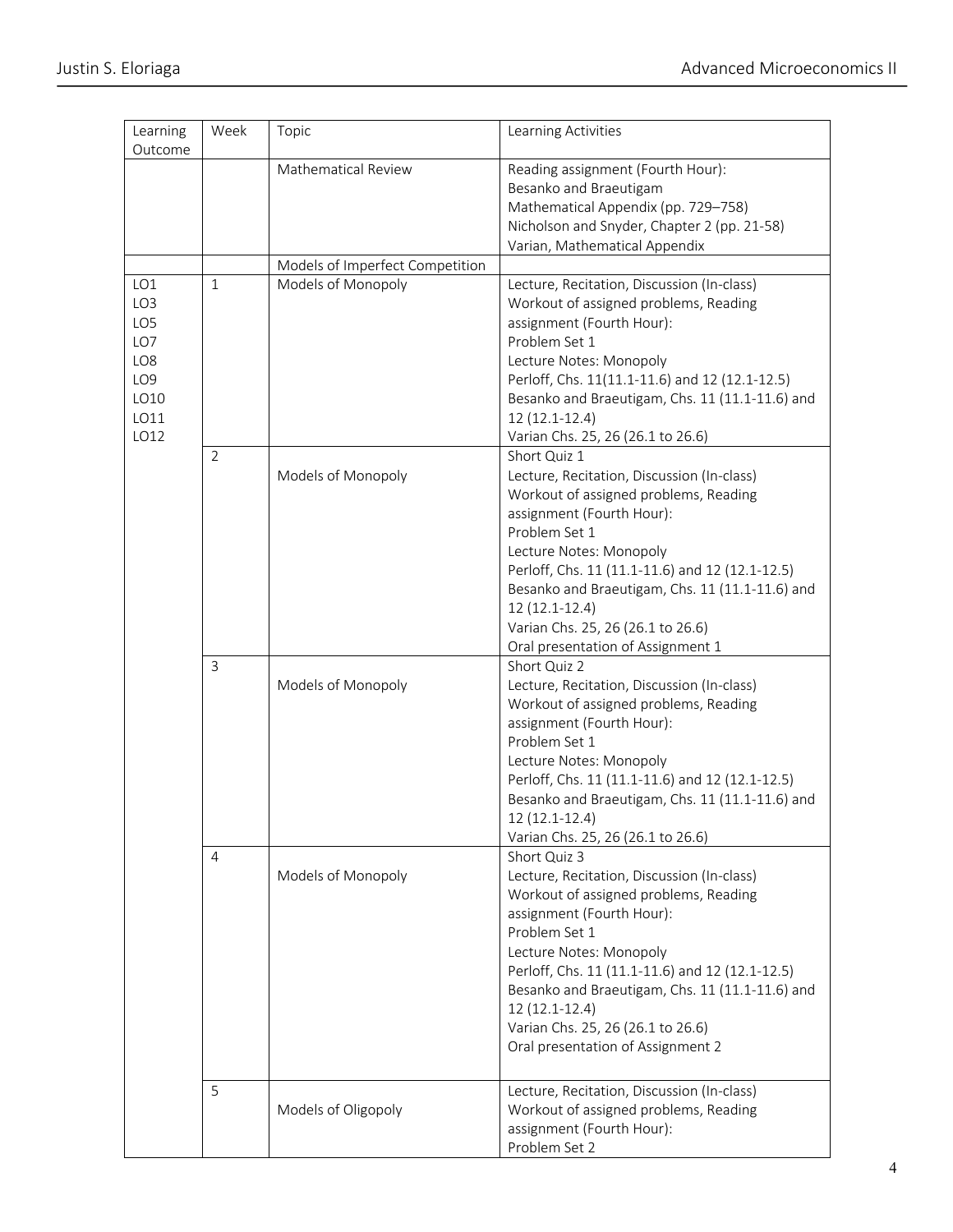|                                                                                                                                         |                     |                                                                                                | Lecture Notes: Oligopoly<br>Perloff, Ch. 14 (14.1-14.5)<br>Besanko and Braeutigam, Ch.<br>13 (13.1-13.4, Ch. 13 Appendix)<br>Varian Ch. 28                                                                                                                                                                                                        |
|-----------------------------------------------------------------------------------------------------------------------------------------|---------------------|------------------------------------------------------------------------------------------------|---------------------------------------------------------------------------------------------------------------------------------------------------------------------------------------------------------------------------------------------------------------------------------------------------------------------------------------------------|
| LO1<br>6<br>LO <sub>3</sub><br>LO <sub>5</sub><br>LO7<br>LO <sub>8</sub><br>LO <sub>9</sub><br>LO10<br>LO11<br>LO12                     |                     | Models of Oligopoly                                                                            | Lecture, Recitation, Discussion (In-class)<br>Workout of assigned problems, Reading<br>assignment (Fourth Hour):<br>Problem Set 2<br>Lecture Notes: Oligopoly<br>Perloff, Ch. 14 (14.1-14.5)<br>Besanko and Braeutigam, Ch.<br>13 (13.1-13.4, Ch. 13 Appendix)<br>Varian Ch. 28<br>Coverage: Models of Monopoly                                   |
|                                                                                                                                         |                     | MIDTERM EXAM 1                                                                                 |                                                                                                                                                                                                                                                                                                                                                   |
|                                                                                                                                         | $\overline{7}$<br>8 | No Classes (EDSA Revolution<br>Anniversary)<br>Models of Oligopoly<br>Monopolistic Competition | Lecture, Recitation, Discussion (In-class)<br>Workout of assigned problems, Reading<br>assignment (Fourth Hour):<br>Problem Set 2<br>Lecture Notes: Oligopoly<br>Perloff, Chapter 14 (14.1-14.5)<br>Besanko and Braeutigam, Ch.<br>13 (13.1-13.4, Ch. 13 Appendix)<br>Varian Ch. 28<br>Short Quiz 6<br>Lecture, Recitation, Discussion (In-class) |
|                                                                                                                                         |                     |                                                                                                | Workout of assigned problems, Reading<br>assignment (Fourth Hour):<br>Problem Set 2<br>Lecture Notes: Monopolistic Competition<br>Perloff, Ch. 14 (14.6)<br>Besanko and Braeutigam,<br>Ch. 13 (13.5)<br>Varian, Ch. 26 (26.7)<br>Oral presentation of Answers to Assignment 5                                                                     |
|                                                                                                                                         |                     | Competitive General Equilibrium<br>and the Efficiency of Competitive<br>Markets                |                                                                                                                                                                                                                                                                                                                                                   |
| LO1<br>LO <sub>2</sub><br>LO <sub>3</sub><br>LO4<br>LO <sub>5</sub><br>LO <sub>6</sub><br>LO7<br>LO8<br>LO <sub>9</sub><br>LO10<br>LO11 | 9                   | Competitive General Equilibrium                                                                | Short Quiz 7<br>Lecture, Recitation, Discussion (In-class)<br>Workout of assigned problems, Reading<br>assignment (Fourth Hour):<br>Problem Set 3<br>Lecture Notes: General Equilibrium - Perfect<br>Competition<br>Perloff Ch. 10 (10.1-10.4)<br>Besanko and Braeutigam, Ch.<br>$16(16.1-16.4)$<br>Varian, Chs. 32, 33                           |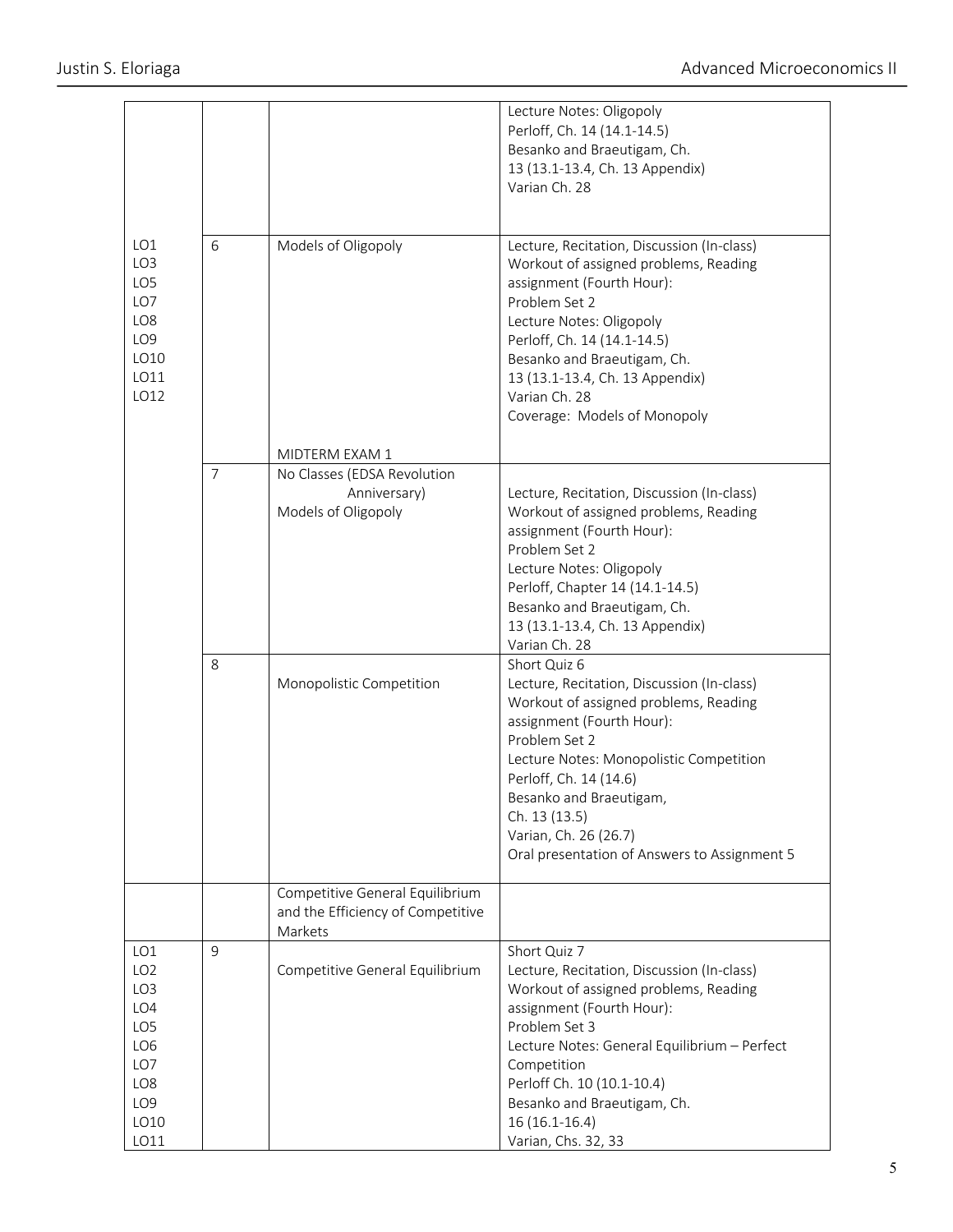| LO12     | 10 |                                     | Short Quiz 8                                    |
|----------|----|-------------------------------------|-------------------------------------------------|
|          |    | Competitive General Equilibrium     | Lecture, Recitation, Discussion (In-class)      |
|          |    |                                     | Workout of assigned problems, Reading           |
|          |    |                                     | assignment (Fourth Hour):                       |
|          |    |                                     | Problem Set 3                                   |
|          |    |                                     | Lecture Notes: General Equilibrium - Perfect    |
|          |    |                                     | Competition                                     |
|          |    |                                     | Perloff Ch. 10 (10.1-10.4)                      |
|          |    |                                     | Besanko and Braeutigam, Ch.                     |
|          |    |                                     | 16 (16.1-16.4)                                  |
|          |    |                                     | Varian, Chs. 32, 33                             |
|          |    |                                     | Coverage: Models of Oligopoly                   |
|          | 11 |                                     | Oral presentation of Answers to Assignment 5    |
|          |    |                                     | Lecture, Recitation, Discussion (In-class)      |
|          |    | Competitive General Equilibrium     |                                                 |
|          |    |                                     | Workout of assigned problems, Reading           |
|          |    |                                     | assignment (Fourth Hour):                       |
|          |    |                                     | Problem Set 3                                   |
|          |    |                                     | Lecture Notes: General Equilibrium - Perfect    |
|          |    |                                     | Competition                                     |
|          |    |                                     | Perloff Ch. 10 (10.1-10.4)                      |
|          |    |                                     | Besanko and Braeutigam, Ch.                     |
|          |    |                                     | 16 (16.1-16.4)                                  |
|          |    |                                     | Varian, Chs. 32, 33                             |
|          |    |                                     | Short Quiz 9                                    |
|          | 12 | Limits of the Market: Externalities | Lecture, Recitation, Discussion (In-class)      |
|          |    |                                     | Workout of assigned problems, Reading           |
|          |    |                                     | assignment (Fourth Hour):                       |
|          |    |                                     | Problem Set 3                                   |
|          |    |                                     | Lecture Notes: General Equilibrium - Limits to  |
|          |    |                                     | Competitive Markets                             |
|          |    |                                     | Perloff Ch. 17 (17.1-17.4)                      |
|          |    |                                     | Besanko and Braeutigam, Ch.                     |
|          |    |                                     | $17(17.1-17.2)$                                 |
|          |    |                                     | Varian, Ch. 35                                  |
|          |    |                                     | Short Quiz 10                                   |
|          |    |                                     |                                                 |
|          | 13 |                                     | Oral presentation of Answers to Assignment 6    |
|          |    | Limits of the Market: Externalities |                                                 |
|          |    |                                     | Lecture, Recitation, Discussion (In-class)      |
|          |    |                                     | Workout of assigned problems, Reading           |
|          |    |                                     | assignment (Fourth Hour):                       |
|          |    |                                     | Problem Set 3                                   |
|          |    |                                     | Lecture Notes: General Equilibrium - Limits to  |
|          |    |                                     | Competitive Markets                             |
|          |    |                                     | Perloff Ch. 17 (17.1-17.4)                      |
|          |    |                                     | Besanko and Braeutigam, Ch.                     |
|          |    |                                     | $17(17.1-17.2)$                                 |
|          |    |                                     | Varian, Ch. 35                                  |
| LO1-LO6; | 14 | Submission of Problem Set 3         | Coverage: Monopolistic Competition, Competitive |
| LO8-LO9  |    |                                     | General Equilibrium, Limits of the Market       |
|          |    | Grade Consultation Day              |                                                 |

# ASSESSMENT/EVALUATION:

In order to pass this course the student must achieve an overall mark of 2.0. The details of each assessment item are shown below.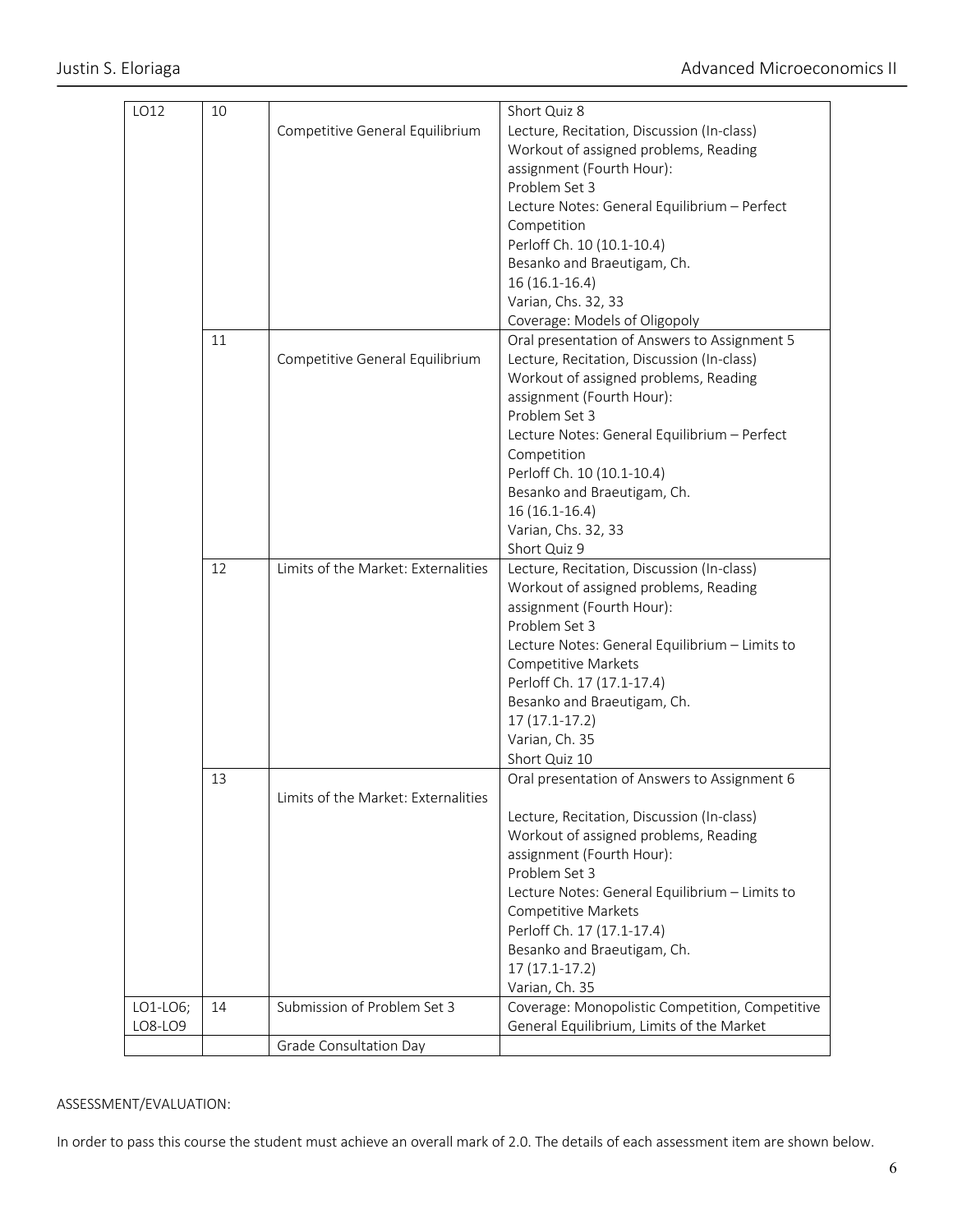| Student Assessment Items | Due Date*  | Weighting | Learning Outcomes                           |
|--------------------------|------------|-----------|---------------------------------------------|
| Problem Set 1            | Week 6*    | 33%       | LO1, LO3, LO5, LO8, LO9, LO10               |
| Problem Set 2            | Week 10*   | 33%       | LO1, LO3, LO5, LO8, LO9, LO10               |
| Problem Set 3            | Week $14*$ | 34%       | LO1, LO2 LO3, LO4, LO5, LO6, LO8, LO9, LO10 |

| Grading Scheme  |     |  |
|-----------------|-----|--|
| $96 - 100.0$    | 4.0 |  |
| $90 - 95.99$    | 3.5 |  |
| 84 - 89.99      | 3.0 |  |
| 78 - 83.99      | 2.5 |  |
| 72 - 77.99      | 2.0 |  |
| 66 - 71.99      | 1.5 |  |
| $60 - 65.99$    | 1.0 |  |
| <b>Below 60</b> | റ.റ |  |

#### Assessment Item – Problem Sets

Students will be given assignments that tackle the application of the concepts and techniques that are currently being discussed in class or to be discussed soon. Students are expected to have read the appropriate references before tackling each assignment. The references for each assignment are shown in the Schedule of Assignments (second to the last page of the syllabus).

These assignments are a group effort (maximum of 2 students per group) and thus there should only be one set of solutions per group. You can always drop your group mate from any assignment if you believe that he/she did not make any substantial contribution to the assignment. You can also change your group mate for any succeeding assignments. You are not allowed to consult with nor be consulted by your classmates from other groups. A FINAL GRADE OF 0.0 WILL BE GIVEN TO THE STUDENTS WHOSE REPORTS ARE PROVEN TO BE COPIES (IN FULL OR IN PART) OF EACH OTHER.

Be sure to show the theoretical justification or basis for your answer to each question in this assignment. You should start each answer with a brief discussion of the basis for your answer. The basis is usually an economic concept, a definition, or a set of conditions that provides the framework for your answer. Do not just turn in mathematical expressions and numbers! No explanation and basis, No credit.

Your answers should be word processed (MSWord or Pages or LaTeX) on A4-size document with 1 inch margin all around. You can generate equations using the application MathType. MathType is available when you use Google Docs in your Google Drive (install from Add-ons). Graphs can be generated using Mathematica, MSWord or MSExcel. NO SECTION OF YOUR UPLOADED ASSIGNMENT MAY BE IN THE FORM OF SCANNED IMAGES WITH THE EXCEPTION OF THE PLEDGE OF ACADEMIC HONESTY. Submissions with handwritten or scanned answers (in part or full) will not be given any credit.

Type, sign and date the Pledge of Academic Honesty (as shown in the Schedule of Assignments) and make it the cover page of your report. Students who fail to sign the Pledge at the time of submission of the report will not be given credit for the assignment.

A hard copy of your assignment should be submitted in class on the due date (see the Schedule of Assignments). This will be collected at the beginning of the class. Submissions after the first 5 minutes of the start of the class will not be accepted nor given credit. Any student may be asked to present and discuss his/her group's solutions in class. The schedule of oral presentation of answers to the assignments is given in the Learning Plan.

Direct any inquiry about an assignment to my teaching assistant.

### LEARNING RESOURCES: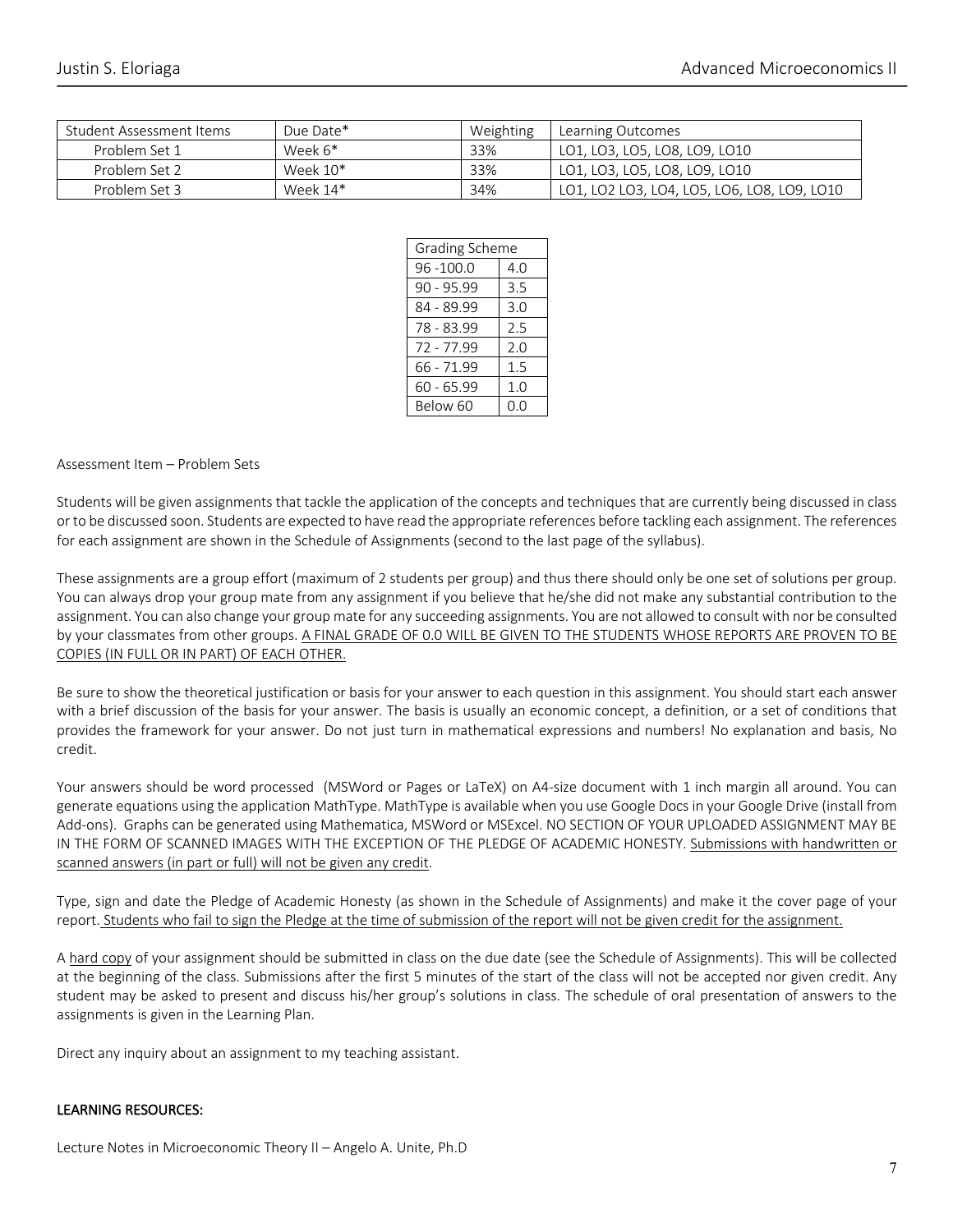- Articles: Aldaba, R., Assessing Competition in Philippine Markets, Philippine Institute for Development Studies Discussion Paper Series No. 2008-23, September 2008.
	- Aldaba, R., The Impact of Market Reforms on Competition, Structure and Performance of the Philippine Economy, Paper presented at the "Workshop on Policies to Strengthen Productivity in the Philippines" sponsored by the Asia-Europe Meeting (ASEM) Trust Fund, Asian Institute of Management Policy Center, Foreign Investment Advisory Service, Philippine Institute for Development Studies and the World Bank, held in AIM Policy Center, Makati City, 27 July 2005.
	- Competition Reforms in the Philippines: Exploring Options in Bus Transport, CUTS CREW Policy Options Note, CUTS International, India.
	- Competition Reforms in the Philippines: Exploring Options in Rice, CUTS CREW Policy Options Note, CUTS International, India
	- Medalla, E., Understanding the New Philippine Competition Act, Philippine Institute for Development Studies Discussion Paper Series No. 2017-14, April 2017.
	- OECD (2016), OECD Investment Policy Reviews: Philippines 2016, OECD Investment Policy Reviews, OECD Publishing, Paris. http://dx.doi.org/10.1787/9789264254510-en
	- Patalinghug, E.,, W. Manuela Jr., R. Manzano-Lizares, and J. Patalinghug, Assessment of the Structure, Conduct, and Performance of the Philippine Telecommunications Industry, paper presented at the International Conference on the "Challenges to Development: Innovation and Change in Regulation and Competition", Manila, Philippines, October 2003.
	- Patalinghug, E., An Analysis of the Philippine Electric Power Industry, College of Business Administration, University of the Philippines Working Paper, October 2003
	- Philippine Competition Commission, The Philippine Competition Act: A Primer.
	- Tanchuco, J., Cost Structure and Implications for Power Sector Reforms, DLSU-AKI Working Paper Series 2008-04, March 2008.
	- Villamejor-Mendoza, M., Competition in Electricity Markets: The Case of the Philippines, Paper presented at the Asia-Pacific Economic Cooperation (APEC)-International Development Research Centre (IDRC) Conference on Competition Policy Issues on Services Sector held in Lima, Peru on August 17, 2008.
	- Required: Besanko, D. and R. Braeutigam, Microeconomics, 5th Edition, NJ: John Wiley & Sons, Inc., 2013.
		- Perloff, J., Microeconomics Theory and Applications with Calculus,  $4<sup>th</sup>$  Edition, England: Pearson Education Limited, 2017.
		- Varian, H., Intermediate Microeconomics with Calculus, First Edition, New York: W. W. Norton & Company, Inc., 2014.
	- Supplementary: Nicholson, W. and C. Snyder, Microeconomic Theory: Basic Principles and Extensions, 12th Edition, Boston, MA: Cengage Learning, 2017. Perloff, J., Microeconomics, 7<sup>th</sup> Edition, MA: Pearson Education, Inc., 2015.

### CONTACT AND CONSULTATION HOURS: